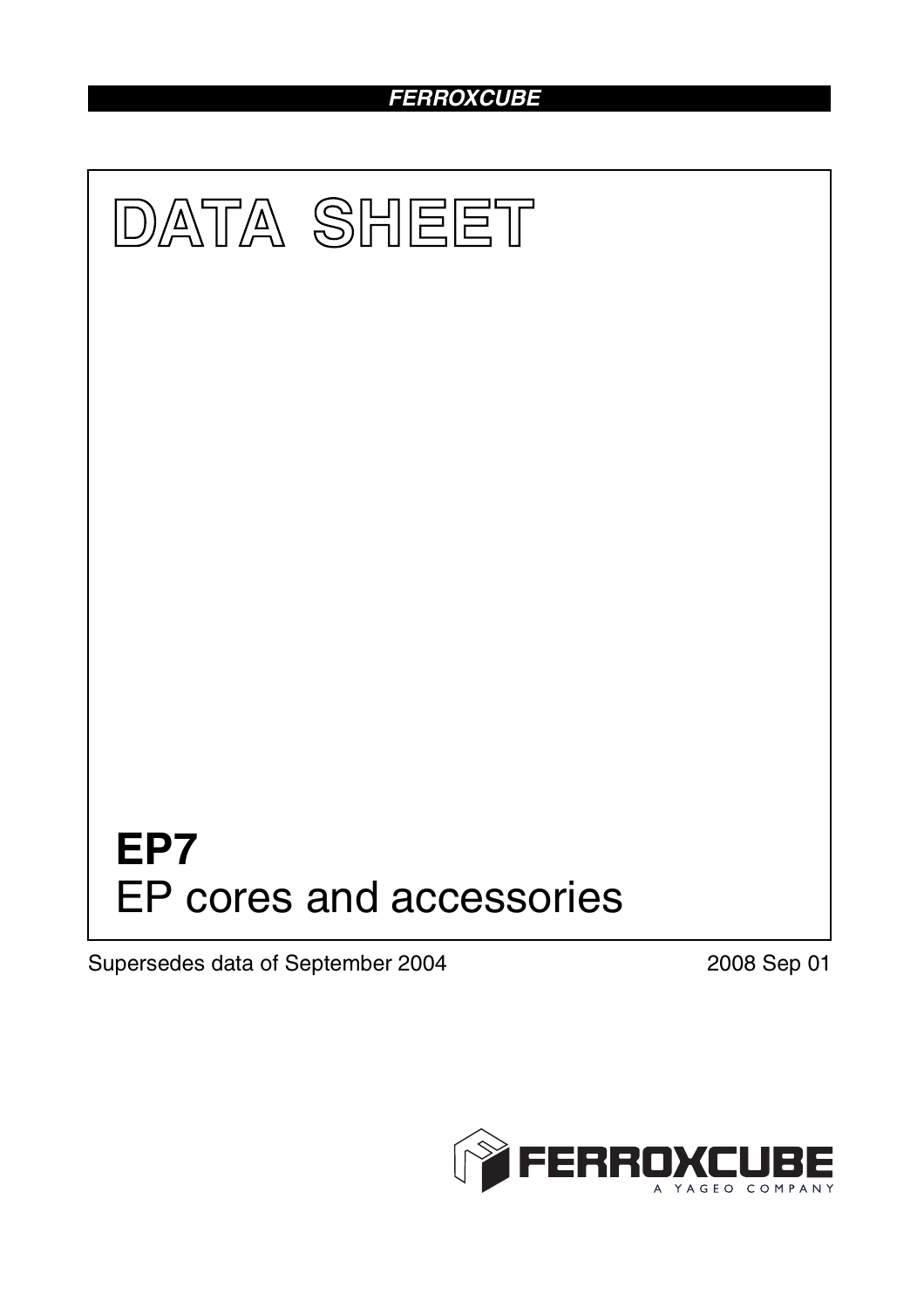#### **CORE SETS**

#### **Effective core parameters**

| <b>SYMBOL</b>  | <b>PARAMETER</b> | <b>VALUE</b>  | <b>UNIT</b>     |
|----------------|------------------|---------------|-----------------|
| $\Sigma(I/A)$  | core factor (C1) | 1.45          | $mm-1$          |
| $V_{e}$        | effective volume | 165           | mm <sup>3</sup> |
| l <sub>e</sub> | effective length | 15.5          | mm              |
| $A_{\rm e}$    | effective area   | 10.7          | mm <sup>2</sup> |
| min            | minimum area     | 8.55          | mm <sup>2</sup> |
| m              | mass of core set | $\approx$ 1.4 | g               |



#### **Core sets for filter applications**

Clamping force for  $A_L$  measurements, 20  $\pm$ 10 N.

| <b>GRADE</b> | <b>AL</b><br>(nH) | μe                | <b>AIR GAP</b><br>$(\mu m)$ | <b>TYPE NUMBER</b> |
|--------------|-------------------|-------------------|-----------------------------|--------------------|
| 3B46<br>des  | 1500 ±25%         | 1730<br>$\approx$ | ≈ 0                         | EP7-3B46           |

#### **Core sets for general purpose transformers and power applications**

Clamping force for  $A_L$  measurements, 20  $\pm$ 10 N.

| <b>GRADE</b> | $A_L$<br>(nH) | μe             | <b>TOTAL AIR GAP</b><br>$(\mu m)$ | <b>TYPE NUMBER</b> |
|--------------|---------------|----------------|-----------------------------------|--------------------|
| 3C81         | $25 + 3%$     | $\approx 29$   | $\approx 880$                     | EP7-3C81-E25       |
|              | 40 $\pm 3\%$  | $\approx 46$   | $\approx 480$                     | EP7-3C81-A40       |
|              | 63 $\pm 3\%$  | $\approx 73$   | $\approx 270$                     | EP7-3C81-A63       |
|              | 100 $\pm 3\%$ | $\approx$ 115  | $\approx$ 150                     | EP7-3C81-A100      |
|              | 160 $\pm$ 5%  | $\approx$ 184  | $\approx 90$                      | EP7-3C81-A160      |
|              | 1300 ± 25%    | $\approx$ 1500 | $\approx 0$                       | EP7-3C81           |
| 3C91<br>des  | 1300±25%      | $\approx$ 1500 | $\approx 0$                       | EP7-3C91           |
| 3C94         | $25 + 3%$     | $\approx$ 29   | $\approx 880$                     | EP7-3C94-E25       |
|              | 40 $\pm$ 3%   | $\approx 46$   | $\approx 480$                     | EP7-3C94-A40       |
|              | 63 $\pm 3\%$  | $\approx 73$   | $\approx 270$                     | EP7-3C94-A63       |
|              | $100 + 3%$    | $\approx$ 115  | $\approx$ 150                     | EP7-3C94-A100      |
|              | 160 ±5%       | $\approx$ 184  | $\approx 90$                      | EP7-3C94-A160      |
|              | 1200 ±25%     | $\approx$ 1380 | $\approx 0$                       | EP7-3C94           |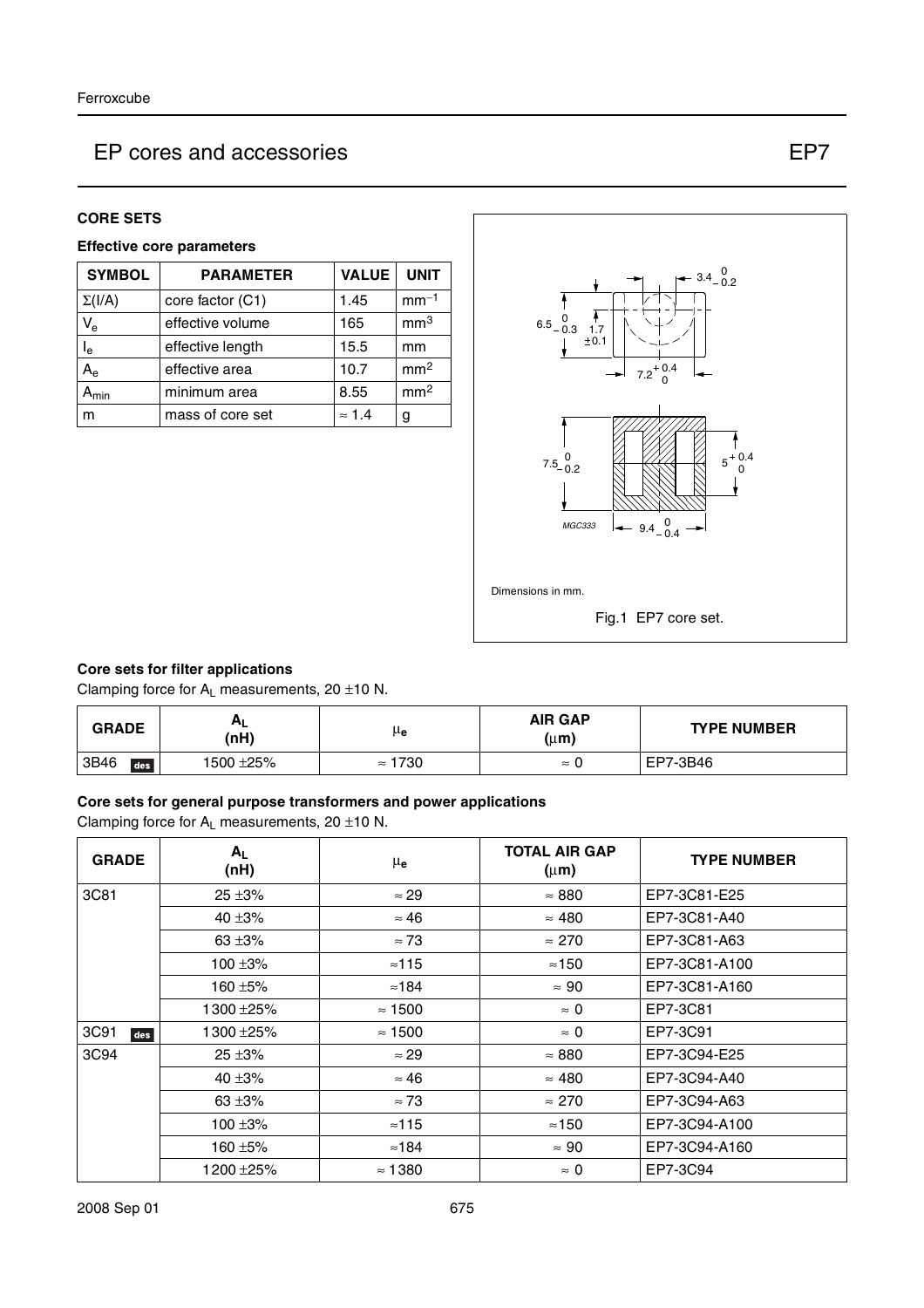### $3C96$  des 1120 ±25% ≈ 1290  $\approx$  0 EP7-3C96  $3F3$  25 ±3% ≈ 29 ≈ 880 EP7-3F3-E25  $40 \pm 3\%$   $\approx 46$   $\approx 480$  EP7-3F3-A40  $63 \pm 3\%$   $\approx 73$   $\approx 270$  EP7-3F3-A63 100 ±3% ≈ 115 ≈150 EP7-3F3-A100 160 ±5% ≈ 184 ≈ 90 EP7-3F3-A160 1000 ± 25%  $\vert$  ≈ 1150  $\vert$  ≈ 0  $\vert$  EP7-3F3  $3F35$  des 850±25%  $\sim$  980  $\sim$  0 EP7-3F35 **GRADE AL**  $(\mathsf{nH})$   $\mu_{\mathsf{e}}$ **TOTAL AIR GAP (**µ**m) TYPE NUMBER**

#### **Core sets of high permeability grades**

Clamping force for  $A_1$  measurements, 20  $\pm$ 10 N.

| <b>GRADE</b> | ΑL<br>(nH)         | μe             | <b>TYPE NUMBER</b> |
|--------------|--------------------|----------------|--------------------|
| 3E27         | $3400 \pm 25\%$    | $\approx$ 3920 | EP7-3E27           |
| 3E5          | $5200 + 40/ - 30%$ | $\approx$ 5990 | EP7-3E5            |
| 3E55<br>des  | $5200 + 40/ -30%$  | $\approx$ 5990 | EP7-3E55           |
| 3E6          | 5800 +40/-30%      | $\approx 6680$ | EP7-3E6            |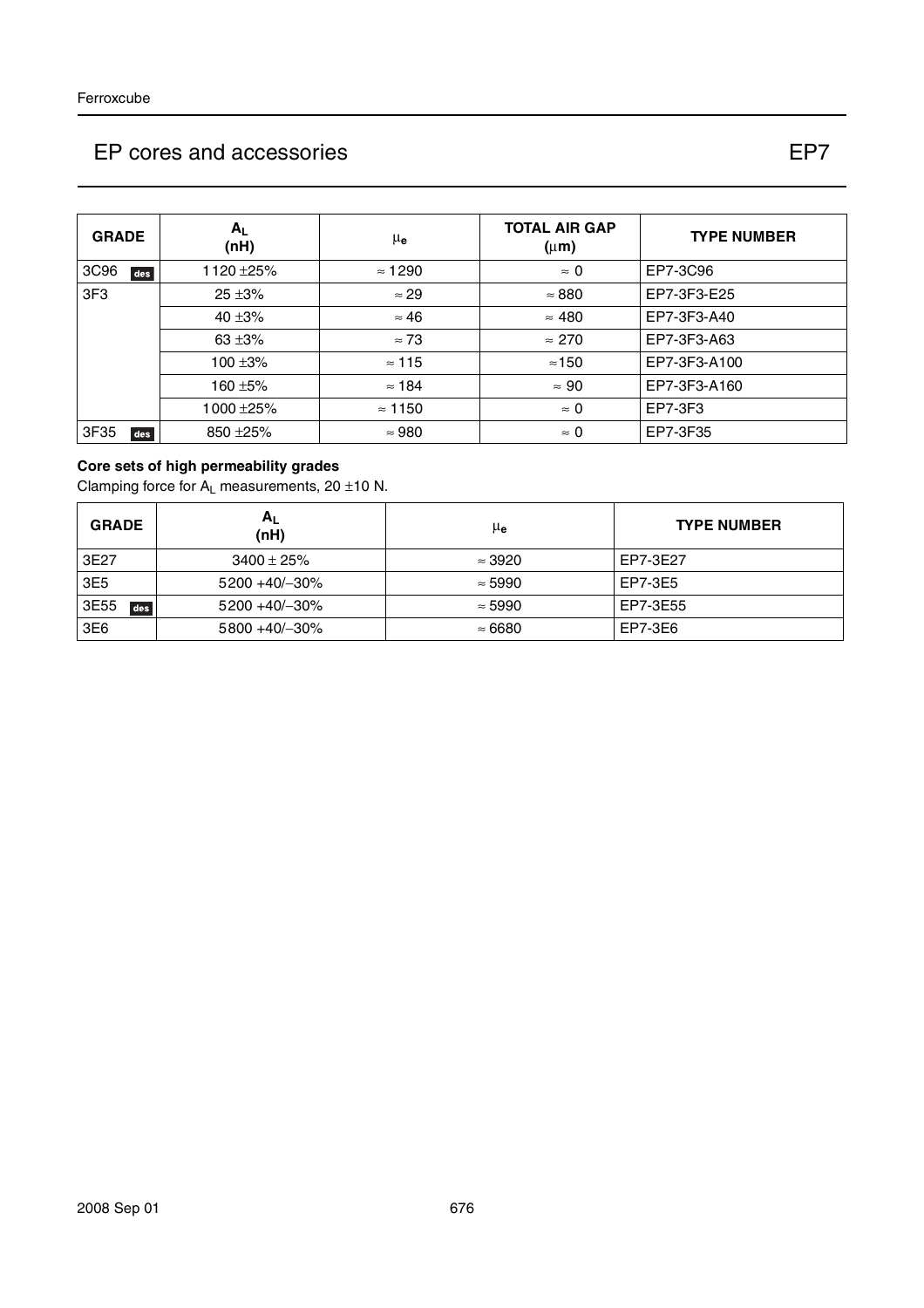#### **GRADE B** (mT) at  $\vert$  **CORE LOSS (W) at H = 250 A/m; f = 25 kHz; T = 100** °**C f = 25 kHz;**  $\hat{B} = 200 \text{ mT}; \quad \dot{B}$ **T = 100** °**C f = 100 kHz;**  $\hat{\mathbf{B}}$  = 100 mT;  $\qquad \begin{array}{|c} \hat{\mathbf{B}} \end{array}$ **T = 100** °**C f = 100 kHz;**  $\hat{\mathbf{B}} = 200 \text{ mT}; \quad | \quad \hat{\mathbf{B}}$ **T = 100** °**C f = 400 kHz; = 50 mT;** ˆ **T = 100** °**C** 3C81 ≥320 ≤ 0.04 −−− 3C91 │ ≥320 │ – │ ≤ 0.11<sup>(1)</sup> │ ≤ 0.06<sup>(1)</sup> │ – 3C94 ≥320 − ≤ 0.014 ≤ 0.08 − 3C96 ≥340 − ≤ 0.011 ≤ 0.06 ≤ 0.025 3F35 ≥320 − − − ≤ 0.015 3F3 ≥315 − ≤ 0.02 − ≤ 0.035

#### **Properties of core sets under power conditions**

#### **Properties of core sets under power conditions (continued)**

|                 | $B(mT)$ at                                      |                                                | CORE LOSS (W) at                                 |                                              |                                                    |  |
|-----------------|-------------------------------------------------|------------------------------------------------|--------------------------------------------------|----------------------------------------------|----------------------------------------------------|--|
| <b>GRADE</b>    | $H = 250$ A/m;<br>$f = 25$ kHz;<br>$T = 100 °C$ | $f = 500$ kHz;<br>$B = 50 mT;$<br>$T = 100 °C$ | $f = 500$ kHz;<br>$B = 100 mT$ ;<br>$T = 100 °C$ | $f = 1$ MHz;<br>$B = 30 mT;$<br>$T = 100 °C$ | $f = 3$ MHz;<br>$\hat{B} = 10$ mT;<br>$T = 100 °C$ |  |
| 3C81            | $\geq 320$                                      |                                                |                                                  |                                              |                                                    |  |
| 3C91            | $\geq 320$                                      |                                                |                                                  |                                              |                                                    |  |
| 3C94            | $\geq$ 320                                      |                                                |                                                  |                                              |                                                    |  |
| 3C96            | $\geq$ 340                                      | $\leq 0.055$                                   |                                                  |                                              |                                                    |  |
| 3F35            | $\geq 320$                                      | $\leq 0.02$                                    | $\leq 0.15$                                      |                                              |                                                    |  |
| 3F <sub>3</sub> | $\geq$ 315                                      |                                                |                                                  |                                              |                                                    |  |

**Note**

1. Measured at 60 °C.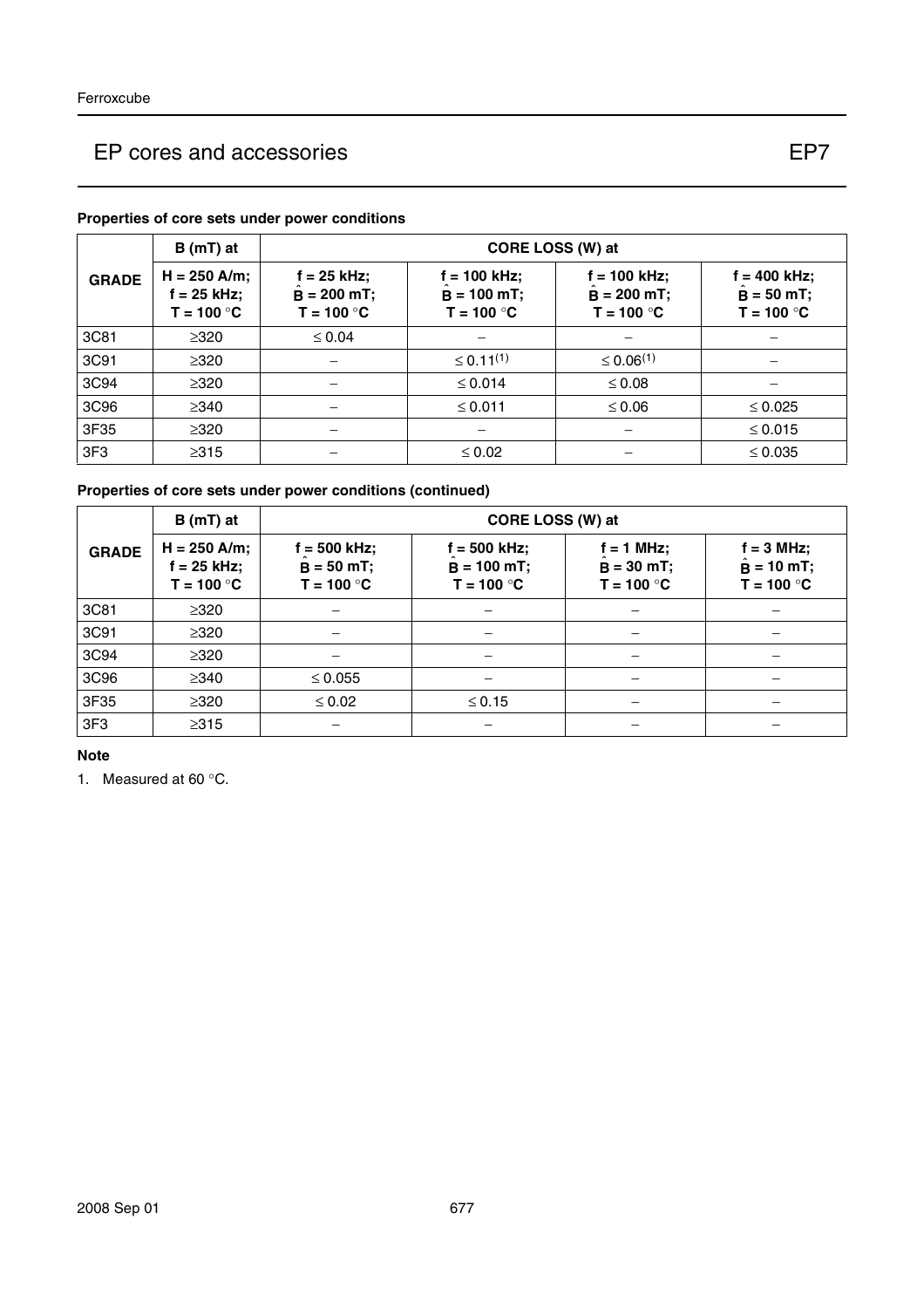#### **General data**

| <b>PARAMETER</b>              | <b>SPECIFICATION</b>                                                                                                  |
|-------------------------------|-----------------------------------------------------------------------------------------------------------------------|
| l Coil former material        | phenolformaldehyde (PF), glass-reinforced, flame retardant in accordance with<br>"UL 94V-0"; UL file number E41429(M) |
| l Pin material                | copper clad steel, tin (Sn) plated                                                                                    |
| Maximum operating temperature | 180 °C, "IEC 60085", class H                                                                                          |
| Resistance to soldering heat  | "IEC 60068-2-20", Part 2, Test Tb, method 1B, 350 °C, 3.5 s                                                           |
| Solderability                 | "IEC 60068-2-20", Part 2, Test Ta, method 1, 235 °C, 2 s                                                              |



#### **Winding data and area product for 4-pins EP7 coil former**

| <b>NUMBER OF</b><br><b>SECTIONS</b> | <b>WINDING</b><br><b>AREA</b><br>(mm <sup>2</sup> ) | <b>NOMINAL</b><br><b>WINDING</b><br><b>WIDTH</b><br>(mm) | <b>AVERAGE</b><br><b>LENGTH OF</b><br>TURN<br>(mm) | <b>AREA</b><br><b>PRODUCT</b><br>Ae x Aw<br>$\text{(mm}^4)$ | <b>TYPE NUMBER</b> |
|-------------------------------------|-----------------------------------------------------|----------------------------------------------------------|----------------------------------------------------|-------------------------------------------------------------|--------------------|
|                                     | $2 \times 1.75$                                     | $2 \times 1.45$                                          | 17.9                                               | $2 \times 18.7$                                             | CSH-EP7-2S-4P-TA   |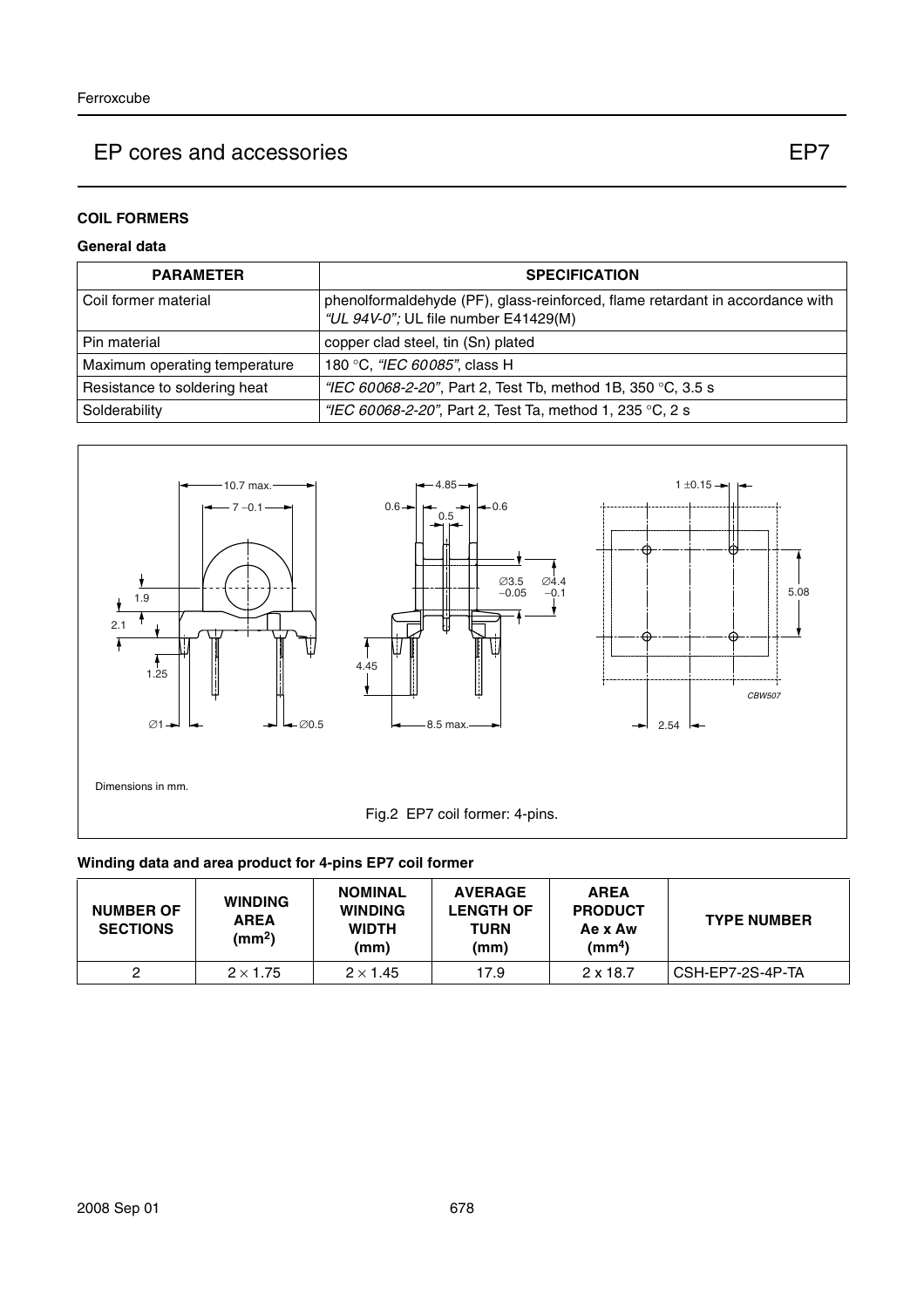#### **General data CSH-EP7-1S-6P-B**

| <b>PARMETER</b>               | <b>SPECIFICATION</b>                                                                                                  |
|-------------------------------|-----------------------------------------------------------------------------------------------------------------------|
| l Coil former material        | phenolformaldehyde (PF), glass-reinforced, flame retardant in accordance with<br>"UL 94V-0"; UL file number E41429(M) |
| l Pin material                | copper clad steel, tin (Sn) plated                                                                                    |
| Maximum operating temperature | 180 °C, "IEC 60085", class H                                                                                          |
| Resistance to soldering heat  | "IEC 60068-2-20", Part 2, Test Tb, method 1B, 350 °C, 3.5 s                                                           |
| Solderability                 | "IEC 60068-2-20", Part 2, Test Ta, method 1, 235 °C, 2 s                                                              |



### **Winding data and area product for 4 and 6-pins EP7 coil former**

| <b>NUMBER OF</b><br><b>SECTIONS</b> | <b>MINIMUM</b><br><b>WINDING</b><br><b>AREA</b><br>(mm <sup>2</sup> ) | <b>NOMINAL</b><br><b>WINDING</b><br><b>WIDTH</b><br>(mm) | <b>AVERAGE</b><br><b>LENGTH OF</b><br><b>TURN</b><br>(mm) | <b>AREA</b><br><b>PRODUCT</b><br>Ae x Aw<br>$\text{m}^4$ | <b>TYPE NUMBER</b> |
|-------------------------------------|-----------------------------------------------------------------------|----------------------------------------------------------|-----------------------------------------------------------|----------------------------------------------------------|--------------------|
|                                     | 4.3                                                                   | 3.4                                                      | 17.7                                                      | 46.0                                                     | CSH-EP7-1S-6P-BZ   |
|                                     | 4.3                                                                   | 3.4                                                      | 17.7                                                      | 46.0                                                     | CSH-EP7-1S-4P-BZ   |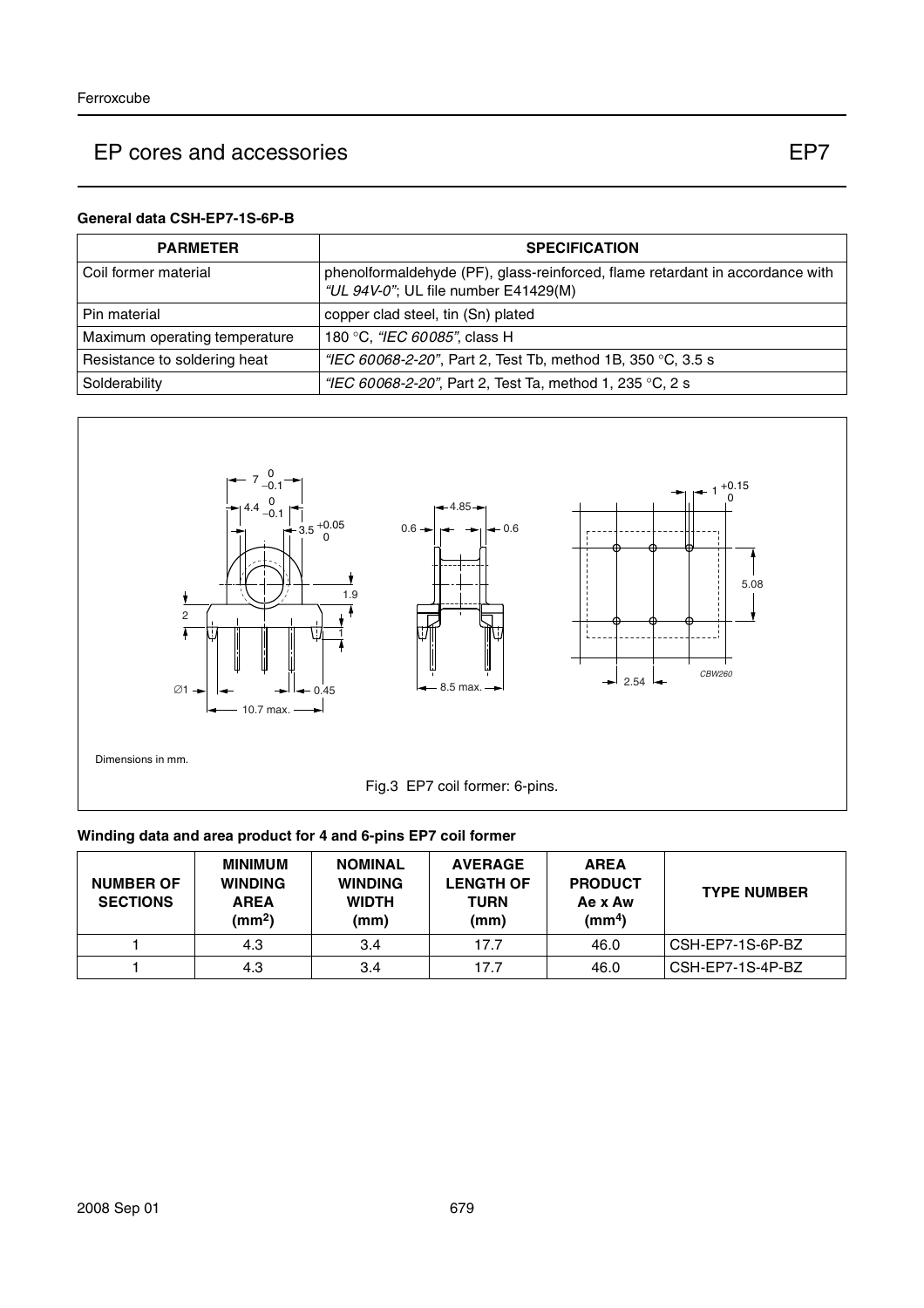### **General data for 6-pads EP7 SMD coil former**

| <b>PARAMETER</b>              | <b>SPECIFICATION</b>                                                                                                    |
|-------------------------------|-------------------------------------------------------------------------------------------------------------------------|
| l Coil former material        | phenolformaldehyde (PF), glass reinforced, flame retardant in accordance with<br>"UL 94V-0"; UL file number: E41429 (M) |
| Solder pad material           | copper-clad steel, tin (Sn) plated                                                                                      |
| Maximum operating temperature | 155 °C, <i>"IEC 60085"</i> , class F                                                                                    |
| Resistance to soldering heat  | "IEC 60068-2-20", Part 2, Test Tb, method 1B, 350 °C, 3.5 s                                                             |
| Solderability                 | "IEC 60068-2-20", Part 2, Test Ta, method 1: 235 °C, 2 s                                                                |



#### **Winding data and area product for 6-pads EP7 SMD coil former**

| <b>NUMBER OF</b><br><b>SECTIONS</b> | <b>WINDING</b><br><b>AREA</b><br>(mm <sup>2</sup> ) | MINIMUM<br><b>WINDING</b><br><b>WIDTH</b><br>(mm) | <b>AVERAGE</b><br><b>LENGTH OF</b><br><b>TURN</b><br>(mm) | <b>AREA</b><br><b>PRODUCT</b><br>Ae x Aw<br>(mm <sup>4</sup> ) | <b>TYPE NUMBER</b> |
|-------------------------------------|-----------------------------------------------------|---------------------------------------------------|-----------------------------------------------------------|----------------------------------------------------------------|--------------------|
|                                     | 4.7                                                 | 3.9                                               | 17.9                                                      | 50.3                                                           | CSHS-EP7-1S-6P-Z   |
|                                     | 4.7                                                 | 3.9                                               | 17.9                                                      | 50.3                                                           | CSHS-EP7-1S-5P-Z   |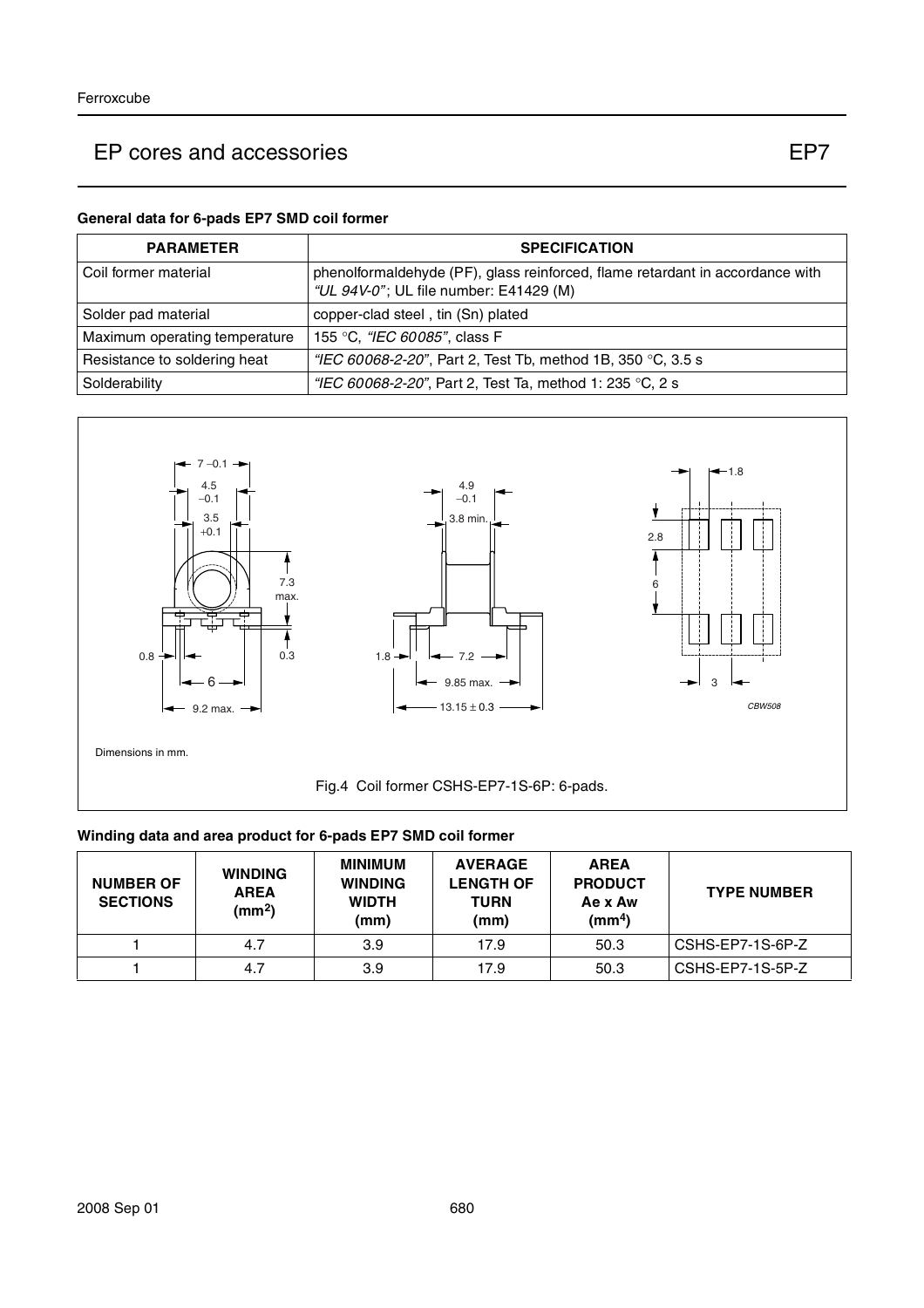#### **MOUNTING PARTS**

#### **General data**

| <b>ITEM</b>   | <b>REMARKS</b>                                                                              | <b>FIGURE TYPE NUMBER</b> |
|---------------|---------------------------------------------------------------------------------------------|---------------------------|
| Mounting clip | stainless steel (CrNi), tin (Sn) plated; to be used in combination with<br>CSH-EP7-1S-6P-BZ | CLI/P-EP7                 |
| Mounting clip | stainless steel (CrNi); clamping force $\approx$ 22 N                                       | CLI-EP7                   |